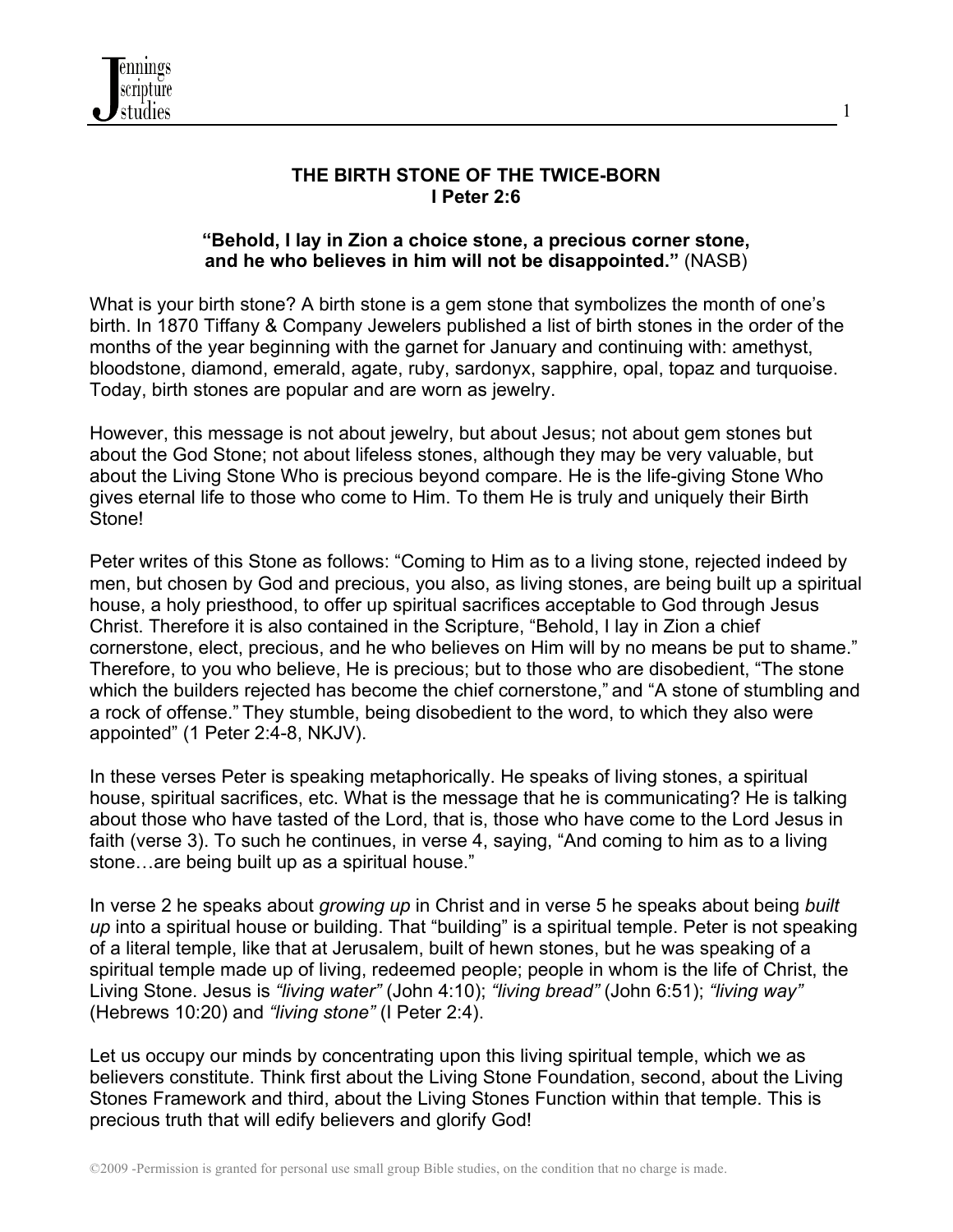

### **THE LIVING STONE FOUNDATION**

"Coming to Him as to a living stone…"

Peter speaks of Jesus as being a Stone, a Living Stone. Eugene Peterson's translation paraphrase of I Peter 2:4 is: "Welcome to the living Stone, the source of life." Why does Peter employ the metaphor of "stones"? (A metaphor is, "A figute of speech in which one thing is spoken of as if it were another.") He uses the word "stone" or "stones" 5 times. He transitions from babies who need milk (verse 2) to suddenly talking about stones. Why?

We must be mindful that the Epistles of Peter are Jewish in nature. He is writing to the diaspora, to Christian Jews, "To the pilgrims of the Dispersion in Pontus, Galatia, Cappadocia, Asia, and Bithynia…" (1Peter 1:1, NIV) These Christians were in a time of transition. They were very familiar with the Temple in Jerusalem, a literal, material edifice of stones, and Peter is teaching them that the Church of Jesus Christ is likewise a Temple—yet not a Temple of literal stones but a spiritual Temple of living stones, built upon the foundation of Christ, The Living Stone. It is a living temple, consisting not of dead materials, but of living parts.

Paul says, "You are God's building" (1 Corinthians 3:9). Every building has a foundation and the building is only as stable as its foundation. There are seven words used to describe Christ, the Living Foundation Stone:

## **A. The Descriptions of Christ the Living Stone.**

- 1. "Living stone" (verse 4);
- 2. "Rejected stone" (verse 4);
- 3. "Chosen" or "elect" stone (verses 4 & 6)
- 4. "Precious stone" (verses 4, 6 & 7);
- 5. "Corner stone" (verse 6);
- 6. "Stumbling stone" ( verse 8);
- 7. "Rock of offense" (verse 8).

Peter, when referring to Jesus Christ as the Living Stone, must have thought of what Jesus said to him recorded in Matthew 16:18—"And I also say to you that you are Peter (*Petras*) and on this rock (*Petra)* I will build My church, and the gates of Hades shall not prevail against it." In that statement, Jesus does not promise to build His church upon Peter.

The name "Peter" is "*Petras"* in Greek and means "a little stone." Jesus re-named him, as John 1:42 records: "You are Simon the son of Jonah. You shall be called Cephas (which is translated, A Stone)." "Cephas" is a Syriac word, meaning the same as Peter - a rock, or a stone. Jesus said that Peter was "a stone" not "The Stone"! Jesus said, "On this rock (*Petra*) I will build My church." "*Petra*" means "The Rock." As such, Jesus is the solid rock foundation of the church.

Peter, by the use of this metaphor, shows that he is not The Rock, but Christ is The Rock on which the church is built. Christ, the Living Stone, is the Living Foundation Stone of the spiritual house or temple. "For no man can lay a foundation other than the one which is laid, which is Jesus Christ" (1 Corinthians 3:11, NASB).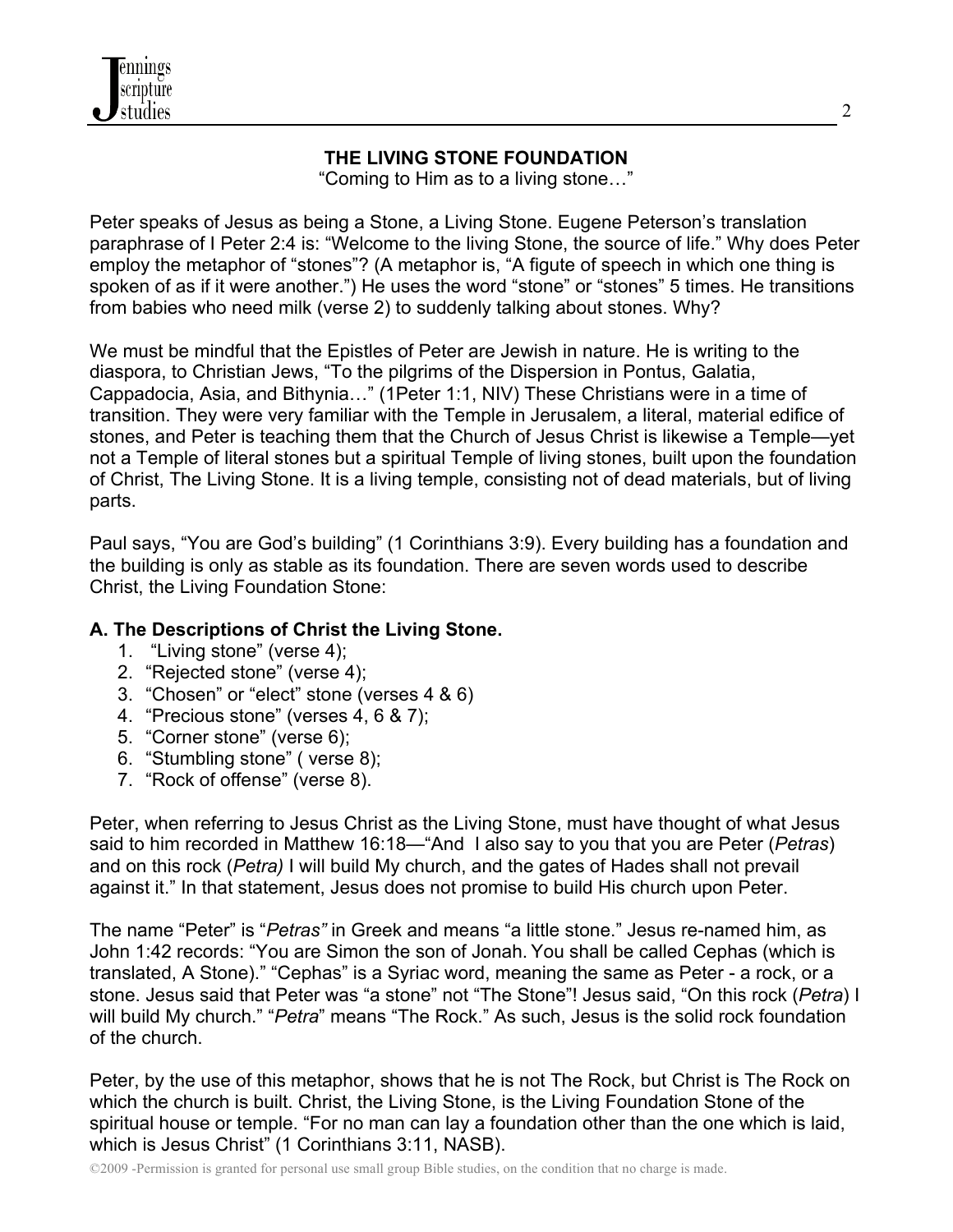## **B. The Designation of Christ The Living Stone.**

Christ is not only the Foundation Stone but He has the singular distinction of being the "Corner Stone" (1 Peter 2:7). What is a "corner stone"? The dictionary definition is: "A specially selected stone on which the corner of the building rests. Usually a stone which is large and solid. Such a stone is commonly laid with special ceremony; a stone at the outer corner of a building uniting two intersecting walls." (Webster) Isaiah wrote: "Behold, I lay in Zion a stone for a foundation, a tried stone, a precious corner stone, a sure foundation…" (28:16).

Adam Clark comments: "This might probably be designed to show that, in Jesus, both Jews and Gentiles were to be united; and this is probably the reason why it was called a stone of stumbling, and rock of offense; for nothing stumbled, nothing offended the Jews so much as the calling of the Gentiles into the Church of God, and admitting them to the same privileges which had been before peculiar to the Jews." Jesus is the "chief corner stone" Who unites all believers into an everlasting temple.

As the text states, not all believe the truth that Jesus Christ is the precious Corner Stone, as verses 7 and 8 indicate. Some believe in Christ, some remain in unbelief; He is, by some rejected, by others accepted; some stumble at the Corner Stone to their eternal despair, others are saved by the Corner Stone to their eternal delight.

Jesus said, "What then is this that is written: 'The stone which the builders rejected has become the chief cornerstone'? Whoever falls on that stone will be broken; but on whomever it falls, it will grind him to powder" (Luke 20:17, 18). Jesus is saying that those who stumble over Him, shall be broken. They stumble because they have misjudged Him and in the end they, themselves, will be judged by Him when he, the Cornerstone, will fall upon them. What is your position as regards Jesus Christ the Living Stone foundation? As for myself, "On Christ the Solid Rock I stand, all other ground is sinking sand"!

## **C. The Distinction of Christ the Living Stone.**

Do not miss the triple descriptor of the Lord Jesus! Three times the word "precious" is used:

- 1. "chosen by God and *precious"*—verse 4;
- 2. "I lay in Zion a chief cornerstone, elect, *precious"*—verse 6;
- 3. "to you who believe, He is *precious"*—verse 7.

It is no wonder that Lynn De Shazo wrote:

Lord, You Are More Precious Than Silver Lord, You Are More Costly Than Gold Lord, You Are More Beautiful Than Diamonds And Nothing I Desire Compares With You.

However, not everyone esteems or views the Lord Jesus Christ as precious. Although He is selected by God the Father, He is rejected by men; He was excluded by men but exalted by God. "The stone which the builders rejected has become the chief corner stone" (verse 7).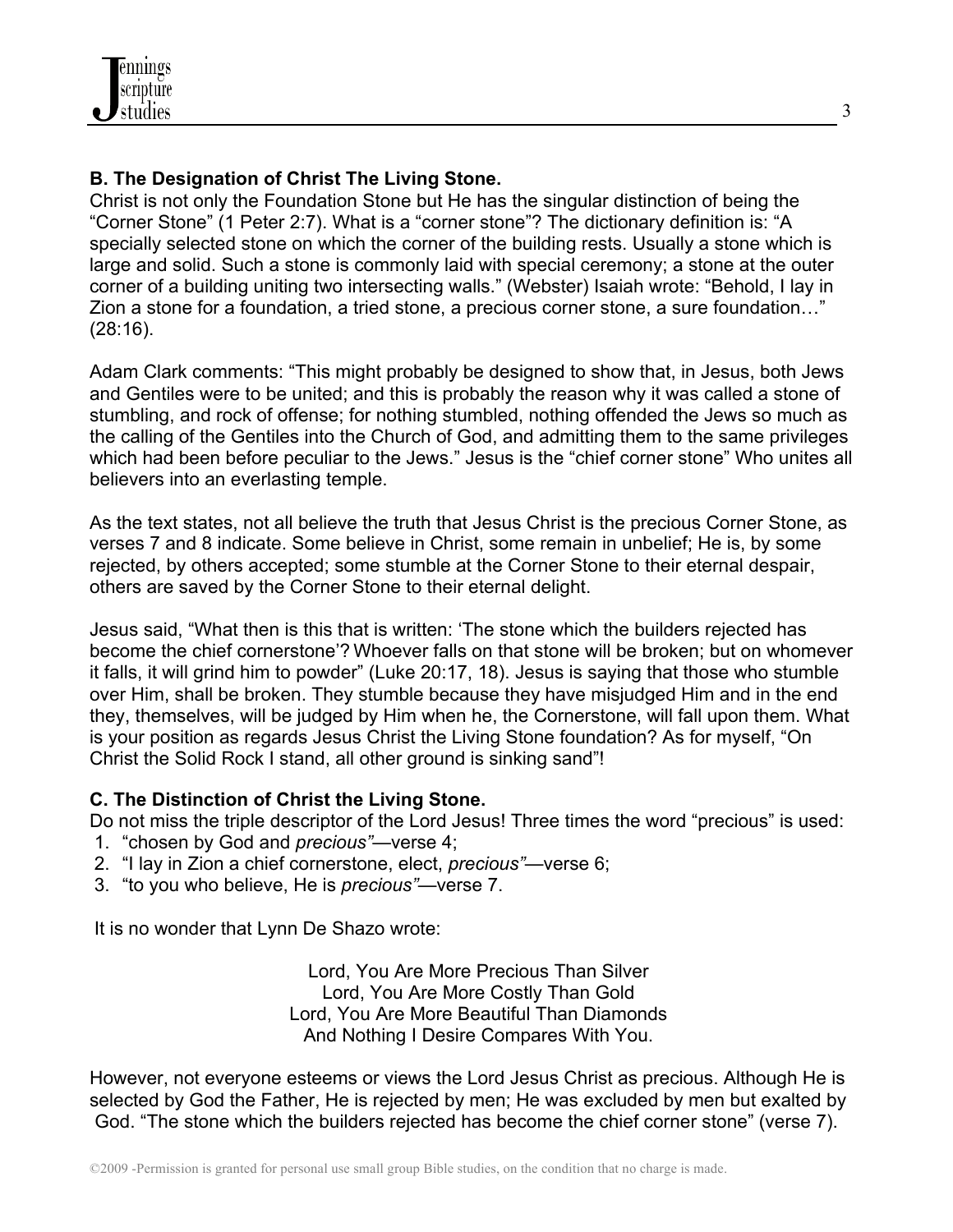Jesus was chosen by God His Father and was precious to Him. If something is precious, it occupies the attention, gratifies the mind, and stirs the emotions. The same is true of a person who is greatly esteemed. We often speak of them in glowing terms. No one is more pure, perfect and precious than the Lord Jesus, our Redeemer. If He is a living reality in your life, make Him the object of your thoughts and tell Him you love Him!

I heard the story of two college young men who were both in love with the same young lady. One of them was continuously telling his buddies how wonderful "his girl" was. He told them of her beauty, her talents, personality, etc. His friends thought that he would certainly marry the girl. However, to their surprise, she married the other fellow! His buddies asked him how he lost out in to the other fellow? He said, "Well, I guess that while I was here telling you how wonderful she was, he was over there with her telling her!"

The point is, sometimes we Christians are busy telling others how precious our Savior is and that is proper and right—but we often fail in personally telling Him how precious He is to us! If you are actually deeply in love with the Lord Jesus, tell Him so!

> So precious is Jesus, my Savior and King, His praise all the day long with rapture I sing; To Him in my weakness for strength I can cling, For He is so precious to me! - C. Gabriel

## T**HE LIVING STONES FRAMEWORK**

"…you also, as living stones, are being built up a spiritual house…"

Having described Christ as the foundation, the apostle goes on to speak of the framework, the superstructure, built upon Him. We are part of a living temple built on the Living Stone. The company of believers, the church of Jesus Christ, is a living, spiritual building.

Notice the words, "…you…are being built up a spiritual house…" Who is building this spiritual edifice of which believers, the living stones, are the framework? Let us focus upon the Person Who is erecting this spiritual structure of living stones:

## **A. The Person Who is the Builder.**

Paul writes, "You are God's building" (1 Corinthians 3:9). God is the Great Builder! His history of building is well-known. Jesus Christ is said to be the Architect and Builder in several Bible passages. For example:

1. He designed and built the universe.

"…by whom also he made the worlds" or, as in some translations, "the ages" or "the universe" (Hebrews 1:2).

The psalm writer said, "When I consider your heavens, the work of your fingers, the moon and the stars, which you have set in place, what is man that you are mindful of him, the son of man that you care for him?" (Psalm 8:3-4)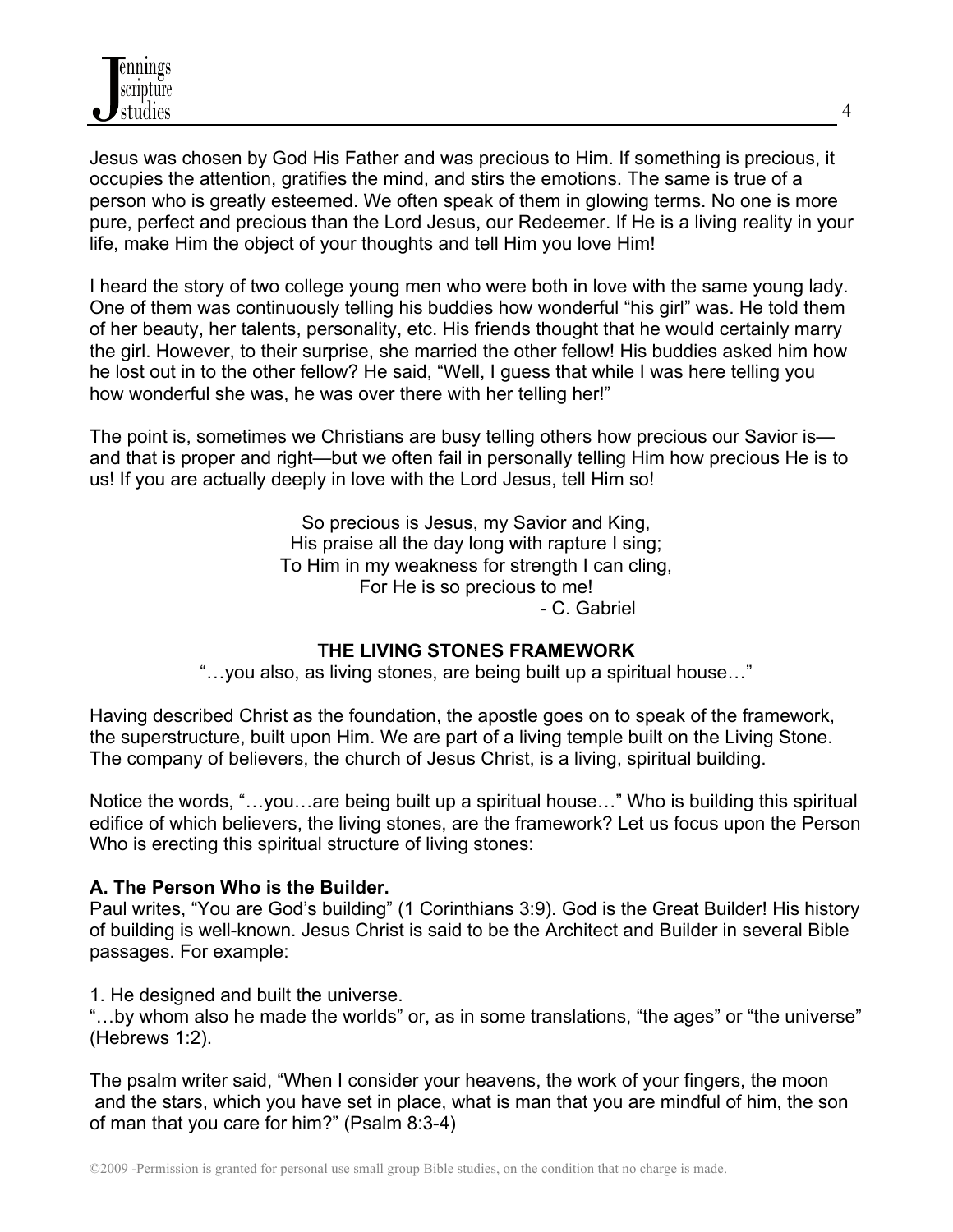2. He designed and built our bodies.

Again the psalm writer said, concerning his body: "For you created my inmost being; you knit me together in my mother's womb. I praise you because I am fearfully and wonderfully made" (Psalm 139:13-14).

3. He designed and is building heaven.

"I go to prepare a place for you and I will come again..." (John 14:6). In the Book of the Revelation of Jesus Christ, we are given glimpses of heaven and what a glorious place it is!

4. He designed and is building the church. In Matthew 16:18 Jesus said**,** "I will build My church."

Jesus Christ is in the construction business! He majors in taking wrecks and making of them temples—of taking failures and making them monuments to His glory! He is the Architect and Builder—we are the materials—the "living stones."

## **B. The Process Of Building.**

Ephesians 2:20 tells us that: "…the whole building, being fitted together, grows into a holy temple in the Lord, in whom you also are being built together for a dwelling place of God in the Spirit."

Notice the words: "being fitted together" and "being built together." Togetherness, therefore, should characterize us. In the book of Ephesians 2 there are five phrases with the word "together" in them. We are:

- "alive together" (verse 5);
- "raised us up together" (verse 6a);
- "sit together" (verse 6b)
- "fitted together" (verse 21)
- "built together" (verse 22)

We are lifted out of the quarry of sin and are cut and polished by God and prepared for that special place that He has determined that we should occupy in this grand temple that He is building, called the Church of Jesus Christ!

# **C. The Progress Of The Building.**

"…the whole building, being fitted together, grows into a holy temple in the Lord…" Jesus said, "I will build my church" (Matthew 16:18), and He is! In Ephesians 2:20 we are told that it "grows"—that is, it is progressing! Every soul saved is another stone prepared and inserted into the edifice of the Church.

# **D. The Purpose Of The Building.**

"…in whom you also are being built together for a dwelling place of God in the Spirit." We once were "dead in trespasses and sins" (Eph. 2:1) but are now "living stones," "a spiritual house," a temple made up of living materials, of redeemed people, in whom God now resides in the person of His Holy Spirit. What a transformation!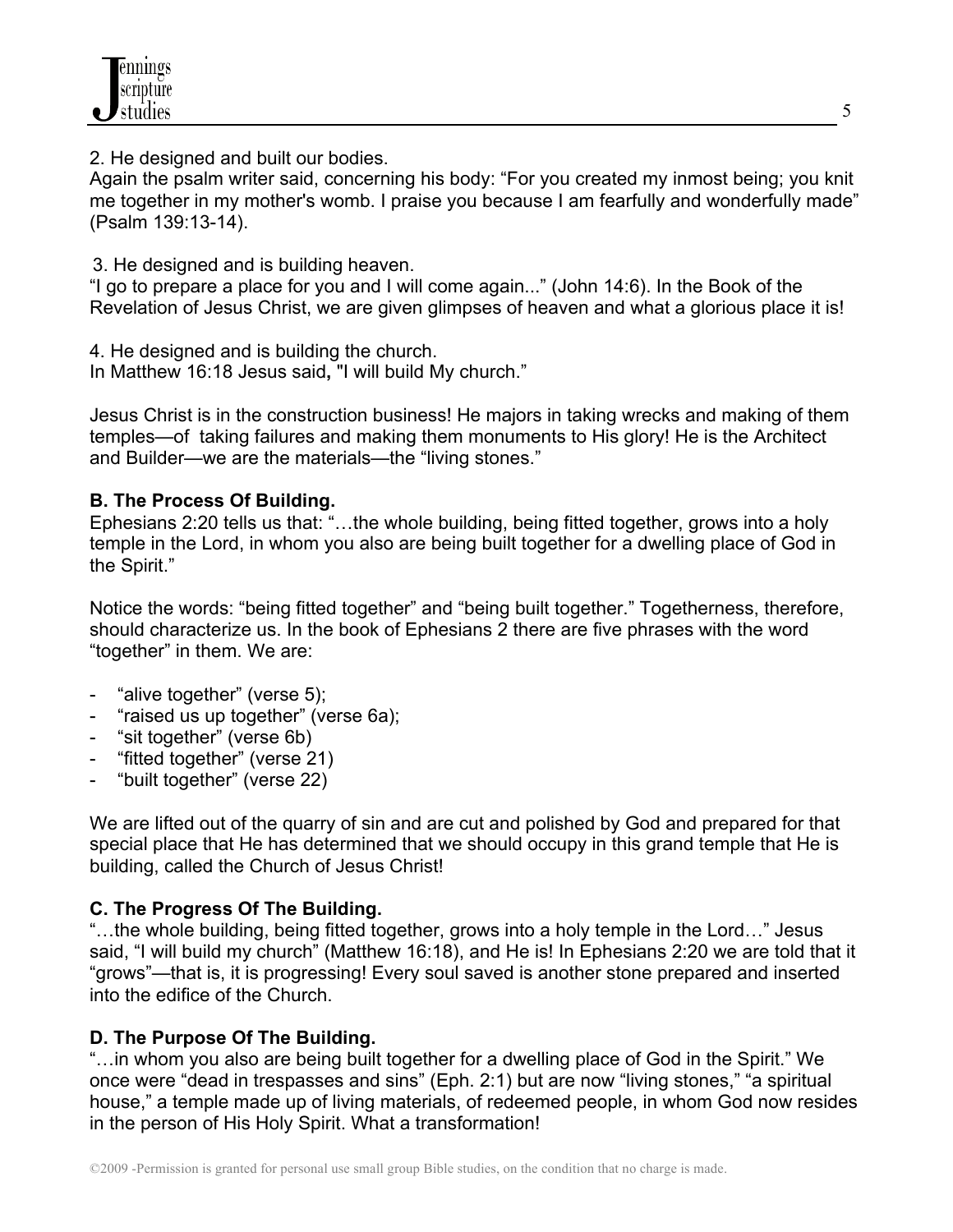It is an awesome truth that the redeemed are now "…a dwelling place of God in the Spirit." Consequently, we are the property of the Divine Occupant! "Do you not know that your body is the temple of the Holy Spirit who is in you, whom you have from God, and you are not your own? For you were bought at a price; therefore glorify God in your body and in your spirit, which are God's" (1 Corinthians 6:19, 20).

How many professing Christians are aware of this tremendous truth? When the impact of that truth invades our souls, we will stop trespassing upon God's property and will relinquish our bodies to the Holy Spirit Who indwells us and we will do, as Paul pleads for us to do: "…that you present your bodies a living sacrifice, holy, acceptable to God, which is your reasonable service. And do not be conformed to this world, but be transformed by the renewing of your mind, that you may prove what is that good and acceptable and perfect will of God" (Romans 12:1-2).

## **THE LIVING STONES FUNCTION**

"…you also, as living stones, are being built up a spiritual house, a holy priesthood, to offer up spiritual sacrifices acceptable to God through Jesus Christ" (1 Peter 2:5).

The words, "a holy priesthood," define our function. As New Testament priests, our function is "to offer up spiritual sacrifices acceptable to God through Jesus Christ." Hebrews 8:3 states: "For every high priest is appointed to offer both gifts and sacrifices." However, not sacrifices of bloody animals as in the Old Testament but spiritual sacrifices. What sacrifices does the New Testament instruct us to make to God?

## **A. The Sacrifice Of Our Persons.**

"I beseech you therefore, brethren, by the mercies of God, that you present your bodies a living sacrifice, holy, acceptable to God, which is your reasonable service" (Romans 12:1). We must begin with the offering, the gifting, the sacrifice of ourselves to God. If He does not have us, He does not accept anything we have to offer Him.

An old story, retold many times, illustrates this truth: An early American Evangelist was preaching in an Indian village about giving ones self to God. An Indian man was moved by the message and came to the evangelist saying, "Me givum tomahawk to God." The evangelist said, "God doesn't want your tomahawk." The Indian then said, "Me givum my blanket to God." The evangelist replied, "God doesn't want your blanket." The Indian paused and then said, reluctantly, "Me givum my horse to God." Again the evangelist said, "God doesn't want your horse." The Indian was silent for a few moments and, kneeling down, he said, "Me givum myself to God." The evangelist said, "Wonderful! You are what God wants!"

If God has us, He has what we have. The reason some Christians struggle with relinquishing their possessions to God is because they have not presented themselves totally to God. They are essentially saying to God, "Save my soul, but leave my life alone!"

## **B. The Sacrifice Of Our Possessions.**

"Indeed I have all and abound. I am full, having received from Epaphroditus the things sent from you, a sweet-smelling aroma, an acceptable sacrifice, well pleasing to God" (Philippians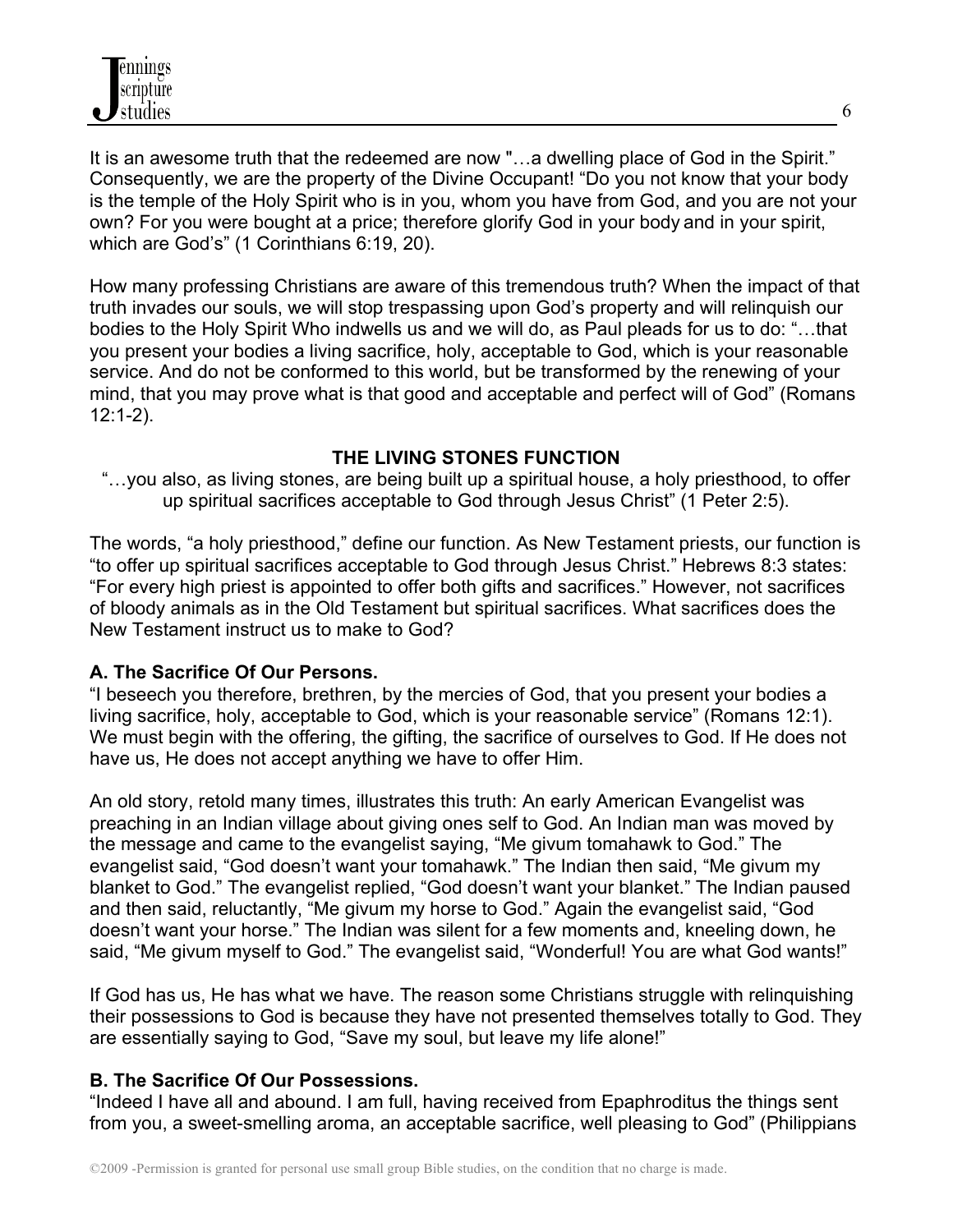4:18); "But do not forget to do good and to share, for with such sacrifices God is well pleased. (Hebrews 13:16).

If we truly give ourselves to God, we have given the greater. Therefore, it should not be difficult to give the lesser, that is, our material possessions. Jesus said to a certain rich man, "Go, sell what you have and give to the poor, and you will have treasure in heaven; and come, follow Me." But when the young man heard that saying, he went away sorrowful, for he had great possessions" (Matthew 19:21, 22). Not only did he have "great possessions" but his "great possessions" had him!

Augustine said, "Where your pleasure is, there is your treasure; where your treasure is, there is your heart; where your heart is, there is your happiness." Martin Luther gave this testimony: "I have tried to keep things in my hands and lost them all, but what I have given into God's hands I still possess."

## **C. The Sacrifice Of Our Praise.**

"…let us continually offer the sacrifice of praise to God, that is, the fruit of our lips, giving thanks to His name" (Hebrews 13:15).

- Praising God is the ascribing of glory and honor to Him in recognition of His supreme worth: "You are worthy, O Lord, to receive glory and honor and power; for You created all things, and by Your will they exist and were created" (Revelation 4:11).
- Praising God is the acknowledgment and confession of His great and wonderful excellencies: "Enter into His gates with thanksgiving, and into His courts with praise. Be thankful to Him, and bless His name. For the LORD is good; His mercy is everlasting, and His truth endures to all generations" (Psalm 100:4, 5).

Praising God is giving thanks for blessings and benefits bestowed: "Bless the LORD, O my soul; and all that is within me, bless His holy name! Bless the LORD, O my soul, and forget not all His benefits" (Psalm 103:1, 2).

Praise from the children of the heavenly Father, either in silent meditation, sung or spoken words, is a sweet sound in the ears of the God. Let us follow the example of the psalmist who said, "Seven times a day I praise You" (Psalm 119:164). A day without praise is like a day without sunshine!

May our attitude ever be that as expressed in Sylvanus D. Phelps' hymn, "Something for Thee":

> Savior, Thy dying love Thou gave to me, Nor should I aught withhold, dear Lord from Thee; In love my soul would bow, my heart fulfill its vow, Some offering bring Thee now, something for Thee.

## **Conclusion**

The church of Jesus Christ is a living organism. It is a spiritual house, built upon a living